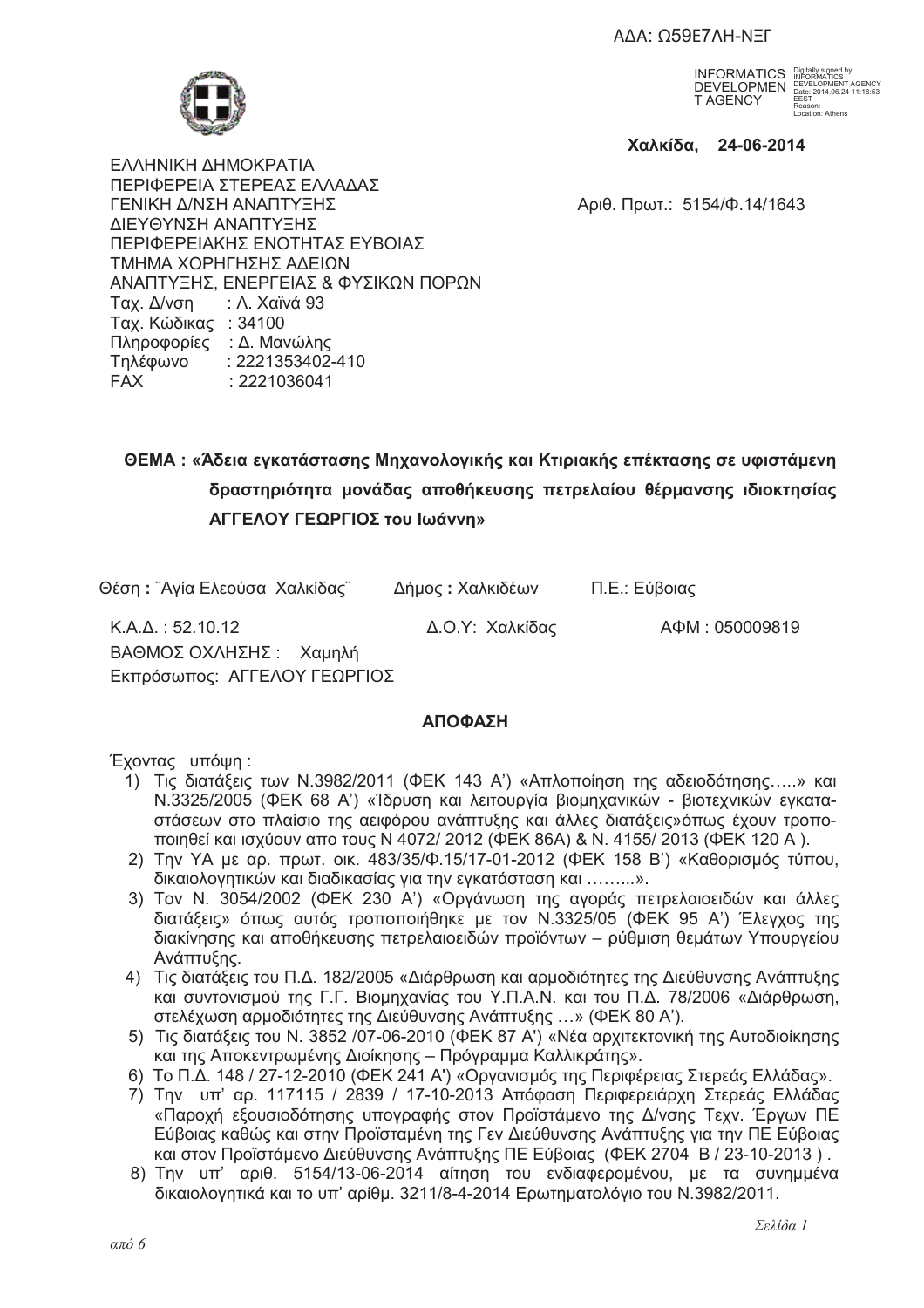- 9) Την υπ' αριθ. πρωτ. 2421 / 19-05-2014 Χρήση Γης.
- 10) Την υπ' αριθ. πρωτ. 3211/Φ14/Αλληλ./14-04-2014 Απάντηση της Υπηρεσίας στο ερωτηματολόγιο (Προσδιορισμός δικαιολογητικών).
- 11) Την υπ' αριθ.1811/Φ14/1643/1/16-08-2005 Χορήνηση άδειας λειτουργίας επτά υπόνειων δεξαμενών πετρελαίου θέρμανσης με συνολική αποθηκευτική ικανότητα 260m<sup>3</sup>.
- 12) Τον Νόμο 4014/2011 (ΦΕΚ 209 Α'/21-09-2011) «Περιβαλλοντική αδειοδότηση έργων και δραστηριοτήτων, ............)».
- 13) Την ΥΑ με αριθ. πρωτ. 1958/13-01-2012 (ΦΕΚ 21 Β'/13-01-2012) «Κατάταξη δημοσίων και ιδιωτικών έργων και δραστηριοτήτων σε κατηγορίες ............».
- 14) Την ΚΥΑ 3137/191/Φ.15/21-03-2012 (ΦΕΚ 1048 Β'/04-04-2012) «Αντιστοίχηση των κατηγοριών των βιομηχανικών και βιοτεχνικών δραστηριοτήτων και ................)».
- 15) Την ΚΥΑ με αριθ. πρωτ. Φ.15/4187/266/21-03-2012 (ΦΕΚ 1275 Β'/11-04-2012) «Καθορισμός Πρότυπων Περιβαλλοντικών Δεσμεύσεων (ΠΠΔ) κατά κλάδο \$ 3 & ……….».
- 16) Την υπ' αριθ. πρωτ. 2837/Φ15.3/1/30-05-2013 Άδεια Πωλητή πετρελαίου θέρμανσης.
- 17) Το υπ' αριθ. πρωτ. 4531Φ.Α.Α.Μ.Π.Υ.1509/28-06-2010 Πιστοποιητικό Ενεργητικής Πυροπροστασίας.
- 18) Την από 20-06-2014 Εισηγητική έκθεση.

## <u>ΑΠΟΦΑΣΙΖΟΥΜΕ</u>

**Χορηγούμε άδεια εγκατάστασης διάρκειας τριών (3) <b>ετών** για μηχανολογική και κτιριακή επέκταση σε υφιστάμενη δραστηριότητα μονάδας αποθήκευσης πετρελαίου θέρμανσης με συνολική αποθηκευτική ικανότητα 260m $^3$ , ιδιοκτησίας ΑΓΓΕΛΟΥ ΓΕΩΡΓΙΟΥ του Ιωάννη.

### **1. ΓΕΝΙΚΑ ΣΤΟΙΧΕΙΑ.**

**α) Θέση** : ¨Αγία Ελεούσα Χαλκίδας¨ Δήμος : Χαλκιδέων Π.Ε.: Εύβοιας

**β) Κάτοχος :** ΑΓΓΕΛΟΥ ΓΕΩΡΓΙΟΣ του Ιωάννη.

**γ)Είδος Εγκατάστασης :** Μονάδα αποθήκευσης πετρελαίου θέρμανσης.

#### **δ) Πίνακας :**

| Ισχύς           | Κινητήρια<br>(KW) | Θερμική<br>(KVA) | Άξια Μηχ/κου Εξοπλισμού<br>'€) |  |  |
|-----------------|-------------------|------------------|--------------------------------|--|--|
| Εγκατάστασης:   | 7.50              | 00,00            | 10.000,00                      |  |  |
|                 |                   |                  |                                |  |  |
| <b>ΣΥΝΟΛΙΚΗ</b> | 7,50              | 00,00            | 10.000,00                      |  |  |

**ε)** Ατμολέβητες : Δεν προβλέπονται

# **2. OPOI**:

- α) Να τοποθετηθούν τα αναγκαία μέτρα ασφαλείας για τη ζωή και την υγειά των εργαζόμενων (π.χ. προστατευτικά περιφράγματα προ των μηχανημάτων που κινούνται επικίνδυνα, εξασφάλιση επαρκούς φωτισμού και αερισμού στο χώρο εργασίας, φαρμακείο πρώτων βοηθειών κτλ.).
- β) Να τηρούνται όλα τα αναγκαία μέτρα για την προστασία του περιβάλλοντος που αναφέρονται στις Πρότυπες Περιβαλλοντικές Δεσμεύσεις (Π.Π.Δ.), τις αναφερόμενες στον πίνακα Ι που ακολουθεί και όπως αυτές αναλυτικά περιγράφονται στον πίνακα II που συνοδεύει την παρούσα απόφαση, η παράβαση των οποίων αποτελεί παράβαση της παρούσας.

Οι Π.Π.Δ αποτελούν τις ελάχιστες υποχρεώσεις για την προστασία του περιβάλλοντος που οφείλει να τηρεί η εγκατάσταση και δεν καλύπτουν το σύνολο της υπόλοιπης νομοθεσίας που αφορά κάθε δραστηριότητα.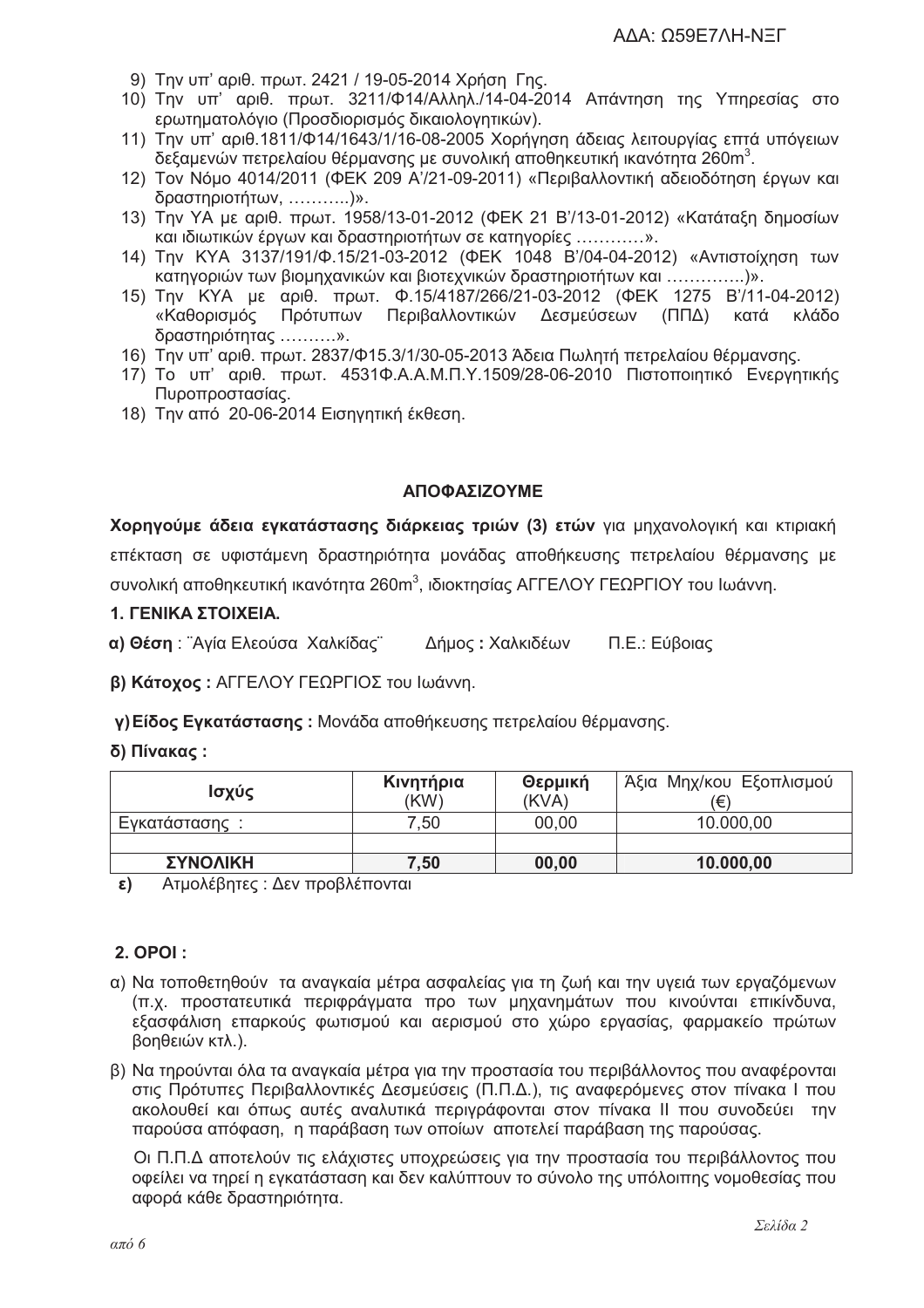Σε κάθε περίπτωση η εγκατάσταση οφείλει να τηρεί το σύνολο της περιβαλλοντικής νομοθεσίας.

#### ΠΙΝΑΚΑΣ Ι

| ΣΤΑΚΟΔ<br>2008 | Δραστηριότητα                                                          | Γενικές<br>Δεσμεύσεις                | Κανόνες<br>Υγιεινής &<br>Ασφάλειας | Θόρυβος | Αέρια<br>Απόβλητα                                 | Υγρά<br>Απόβλητα | Στερεά<br>Απόβλητα | Ειδικές<br>Δεσμεύσεις |
|----------------|------------------------------------------------------------------------|--------------------------------------|------------------------------------|---------|---------------------------------------------------|------------------|--------------------|-----------------------|
| 52             | Αποθήκευση και<br>υποστηρικτικές<br>προς τη μεταφορά<br>δραστηριότητες | A1, A2, A3,<br>A4, A5, A6,<br>A7, A8 | <b>B2. B4</b>                      | Г1      | $\Delta$ 1, $\Delta$ 2, $\Delta$ 3,<br>$\Delta 5$ | E1-3, E2-1       | Z1. Z12            | H <sub>11</sub>       |

γ) Να εφαρμοστούν οι αστυνομικές, υγειονομικές και του Υπουργείου εργασίας διατάξεις.

δ) Να τηρούνται οι κανονισμοί υνιεινής και ασφάλειας του προσωπικού.

ε) Να τηρούνται τα προβλεπόμενα στον ΕΛΟΤ HD 384 για την ηλεκτρική εγκατάσταση της μονάδας.

- στ) Σε περίπτωση μηχανολογικής ή κτιριακής ή άλλης μεταβολής των στοιχείων της παρούσας άδειας, ο ενδιαφερόμενος οφείλει να απευθυνθεί προηγουμένως στην Υπηρεσία μας.
- ε) Η Θεώρηση των σχεδιανραμμάτων αφορά μόνο σε θέματα σχετικά με την εφαρμονή της βιομηχανικής νομοθεσίας και γίνεται με την προϋπόθεση της τήρησης των πολεοδομικών διατάξεων.
- στ) Να εφαρμόζονται οι διατάξεις της Κ.Υ.Α με αριθ. οικ.15085/593/03(ΦΕΚ 1186 Β'/25-8-2003 "Κανονισμός Ελέγχων Ανυψωτικών Μηχανημάτων".
- 3. Η Υπηρεσία διατηρεί το δικαίωμα να επιβάλλει την εκτέλεση μεταρρυθμίσεων και περιορισμών στην ανωτέρω εγκατάσταση, σε κάθε περίπτωση που θα διαπιστωθεί ότι είναι ανανκαίο για να εκπληρωθεί ο σκοπός των ως άνω διατάξεων.
- 4. Για την απαιτούμενη (σύμφωνα με τις διατάξεις των σχετικών Β.Δ. από 16-3-50 και 24-11-53 και των Π.Δ.902/75 και 274/97) υπεύθυνη επίβλεωη ενκατάστασης. λειτουρνίας και συντήρησης του ηλεκτρομηχανολογικού εξοπλισμού, πρέπει να προσλαμβάνεται πρόσωπο που να έχει τα προβλεπόμενα από τις διατάξεις αυτές και κάθε άλλη σχετική, προσόντα.
- 5. Η παρούσα άδεια μεταβιβάζεται μόνον κατόπιν προηγούμενης εγκρίσεως της Αδειοδοτούσας Αρχής, χωρίς αυτήν την έγκριση η επιχείρηση δεν μπορεί να λειτουργήσει στο όνομα φυσικού η νομικού προσώπου άλλου, εκτός του ανωτέρου στο όνομα του οποίου εκδόθηκε,
- 6. Η άδεια αυτή δεν απαλλάσσει τον κάτοχο της επιχείρησης από την υποχρέωση να εφοδιαστεί με άλλες άδειες, αν από άλλες διατάξεις προκύπτει αντίστοιχη υποχρέωση.
- 7. Κατά της παρούσης χωρεί προσφυγή εντός (15) ημερών σύμφωνα με τις διατάξεις του άρθρου 227 του Ν.3852/07-06-2010 (ΦΕΚ 87/Α').

 $M \nvdash \neg$ 

Ο Αν. Προϊστάμενος της Δ/νσης Ανάπτυξης

ΝΙΚΟΛΑΟΣ ΠΕΠΠΑΣ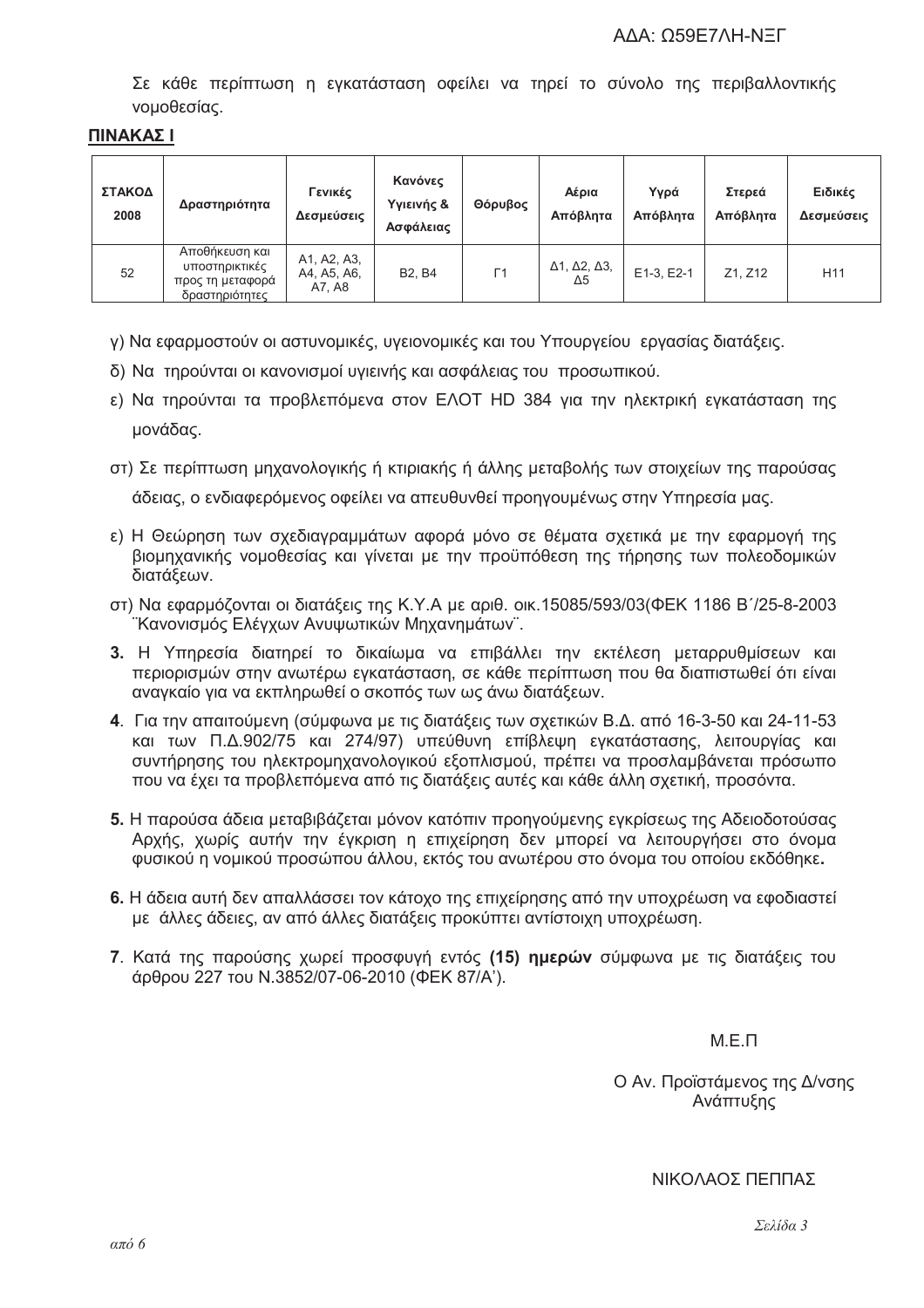# $\Gamma$  *PAMMATIA*

Για την έκδοση της απόφασης αυτής Εκδόθηκαν τα εξής γραμμάτια:

| .<br>I.IE.T.E т:E37156 | $\alpha/\alpha$ 36/18-06-2014 |   | 200,00 |
|------------------------|-------------------------------|---|--------|
| 2 F T F                | N.7919674/18-06-2014          | ⇇ | 1,95   |
| 3.E.T.E                | N. 7919675/18-06-2014         | ⇇ | 4,61   |
|                        | Ардр.69&4.4172/13/19-06-14    |   | 6.34   |

## **KOINOΠOIHΣEIΣ**

- 1. Υπουργείο Ανάπτυξης και Ανταγωνιστικότητας Γενική Γραμ. Βιομ. Ενέργ. Τεχνολογίας Γενική Δ/νση Υποστήριξης Βιομηχανιών Διεύθυνση Πληροφορικής - Τμήμα Γ' Πλ. Κάνιγγος Τ.Κ. 10192 Αθήνα
- **2.**Υπουργείο Οικονομικών Γεν. Δ/νση Στατιστικών Ερευνών Δ/νση Στατιστικών Δευτερογενούς Τομέα Τμήμα Στατιστικών Μεταποίησης Έρευνας & Τεχνολογίας ΠΕΙΡΑΙΩΣ 46 & Επονιτών 18510 Πειραιάς Ταχ. Θυρ. 808470
- **3.** Γενική Δ/νση Ανάπτυξης Δ/νση Βιομηχανίας Ενέργειας και Φυσικών Πόρων Αρκαδίου 8 - 35100 ΛΑΜΙΑ
- **4.** ΔΗΜΟΣ Χαλκιδέων
- 5. Αστυνομική Δ/νση Χαλκίδας
- **6.** ΔΕΔΔΗΕ Χαλκίδας
- **7.** «ΑΓΓΕΛΟΥ ΓΕΩΡΓΙΟΣ**» (Με συνημμένα σχέδια)** 
	- **8.**Δ.Ο.Υ Χαλκίδας
	- **9**. Υπηρεσία Δόμησης Δήμου Χαλκιδέων (Με συνημμένα σχέδια)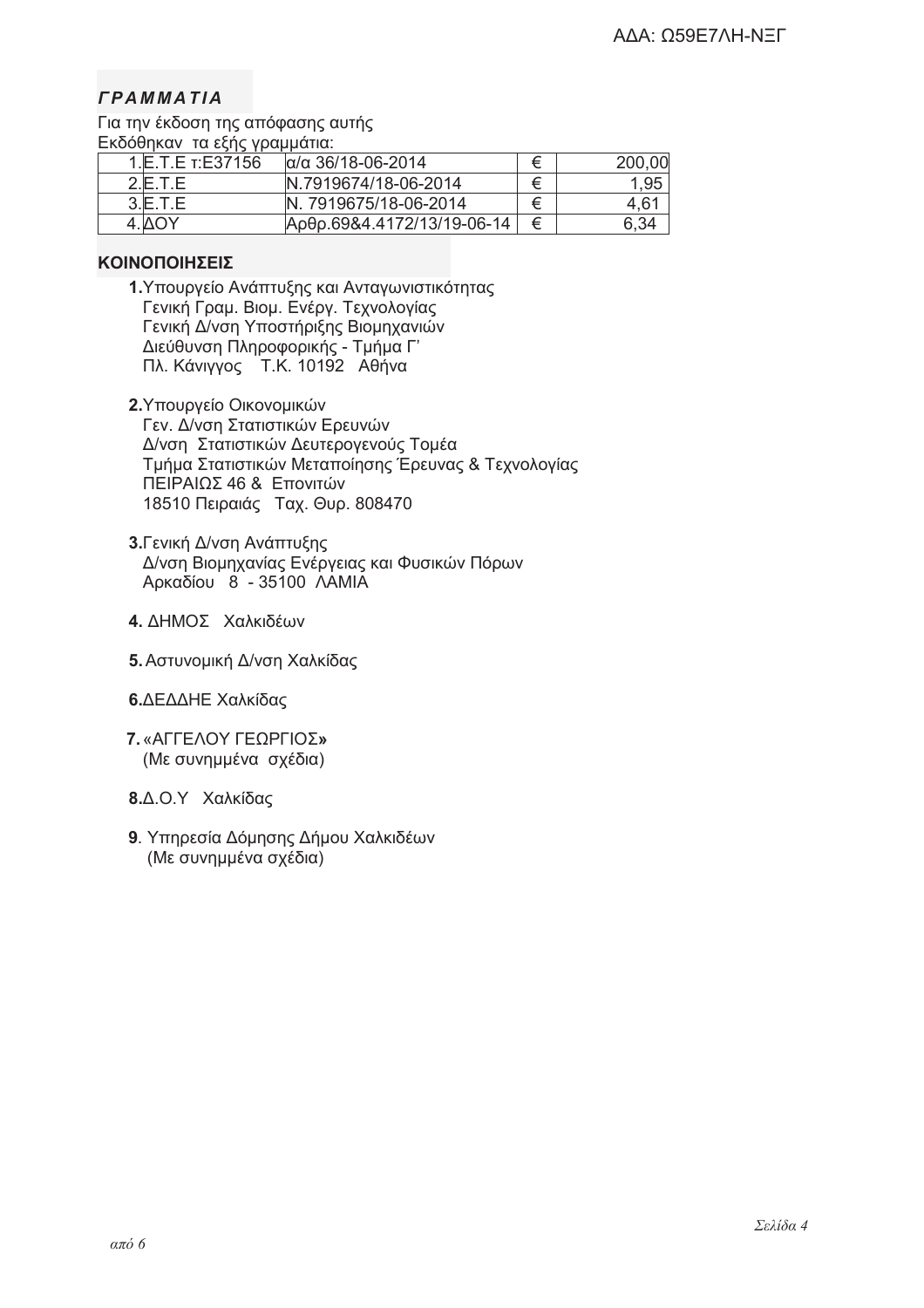#### <u>ΠΙΝΑΚΑΣ ΙΙ</u> : Πρότυπες Περιβαλλοντικές Δεσμεύσεις

(συνοδεύει την υπ' αριθ. 5154 / Φ.14 / 1643/24-06-2014 Άδεια Ενκατάστασης).

#### **Α/Α Περιβαλλοντικές Δεσμεύσεις**

#### **Γενικές Δεσμεύσεις**

- A1 H υδροδότηση και η ηλεκτροδότηση της δραστηριότητας να γίνονται από νόμιμα αδειοδοτημένο φορέα ή να έχει τις απαραίτητες άδειες.
- A2 Περιορισμός των τσιμεντοεπικαλύψεων του εδάφους στα απολύτως απαραίτητα για την διακίνηση των αυτοκινήτων ώστε να μην αλλοιωθεί ο ρυθμός απορρόφησης των όμβριων και να αποφευχθεί η πρόκληση δυσμενών για το περιβάλλον φαινόμενων, όπως λιμνάζοντα νερά κ.λπ.
- A3 Απαγόρευση χρήσης των ακάλυπτων και κοινόχρηστων χώρων για πάσης φύσεως εργασίες, ούτε για την αποθήκευση πρώτων υλών, προϊόντων και μηχανημάτων χωρίς άδεια. Οι χώροι αυτοί να διατηρούνται καθαροί και απαλλαγμένοι από διάσπαρτα υλικά και απόβλητα (στερεά ή υγρά).
- A4 Tήρηση των απαιτούμενων μέτρων πυρασφαλείας που προβλέπονται από τις σχετικές διατάξεις ή τις εγκεκριμένες μελέτες.
- A5 Οι διάδρομοι κίνησης των οχημάτων να διαβρέχονται ανά τακτά χρονικά διαστήματα, κυρίως κατά τους καλοκαιρινούς μήνες, ώστε να περιορίζεται η έκλυση σκόνης και τα οχήματα βαρέως τύπου που μεταφέρουν υλικά να τα καλύπτουν με κατάλληλο ύφασμα για τη συγκράτηση της σκόνης.
- Α6 Απαγόρευση καύσης πάσης φύσεως αποβλήτων/ υλικών είτε υπαίθρια, είτε σε στεγασμένους χώρους
- A7 Ο φορέας υποχρεούται κατά το μήνα Φεβρουάριο κάθε έτους να διαβιβάζει υποχρεωτικά στην Αδειοδοτούσα Αρχή, Ετήσια Έκθεση Παραγωγού Αποβλήτων (ΕΕΠΑ) με στοιχεία για τα απόβλητα που παρήγαγε ή/και διαχειρίστηκε κατά τον προηγούμενο χρόνο. Η έκθεση πρέπει να αναφέρεται τόσο στα επικίνδυνα όσο και στα μη επικίνδυνα απόβλητα. Το προς συμπλήρωση έντυπο της ΕΕΠΑ ο φορέας μπορεί να το προμηθευτεί είτε από Αδειοδοτούσα Αρχή είτε από την ηλεκτρονική διεύθυνση http://www.ypeka.gr με βάση τις KYA 13588/725/2006 (ΦΕΚ 383/Β), Κοινή Υπουργική Απόφαση 24944/1159/2006 (791/B) και την Κοινή Υπουργική Απόφαση 50910/2727/2003 (ΦΕΚ 1909/Β) όπως εκάστοτε ισχύουν.
- Α8 Απαγορεύεται το μπάζωμα οποιουδήποτε ποταμού, χειμάρρου, ρέματος ή υγροβιότοπου.

#### Κανόνες υγιεινής και ασφάλειας εργαζομένων

- B2 Να λαμβάνονται μέτρα για την ατομική υγιεινή και ασφάλεια των εργαζομένων για την προστασία τους κατά την διάρκεια της παραγωγικής διαδικασίας.
- B4 Εκπαίδευση εργαζομένων στην εφαρμογή των σχεδίων έκτακτης ανάγκης.

#### Θόρυβος

Γ1 Να τηρούνται τα όρια θορύβου που αναφέρονται στο Π.Δ. 1180/81 και οι λοιπές διατάξεις περί θορύβου. Ειδικότερα, ο θόρυβος στα όρια του οικοπέδου δεν θα πρέπει να υπερβαίνει τα 55 dB.